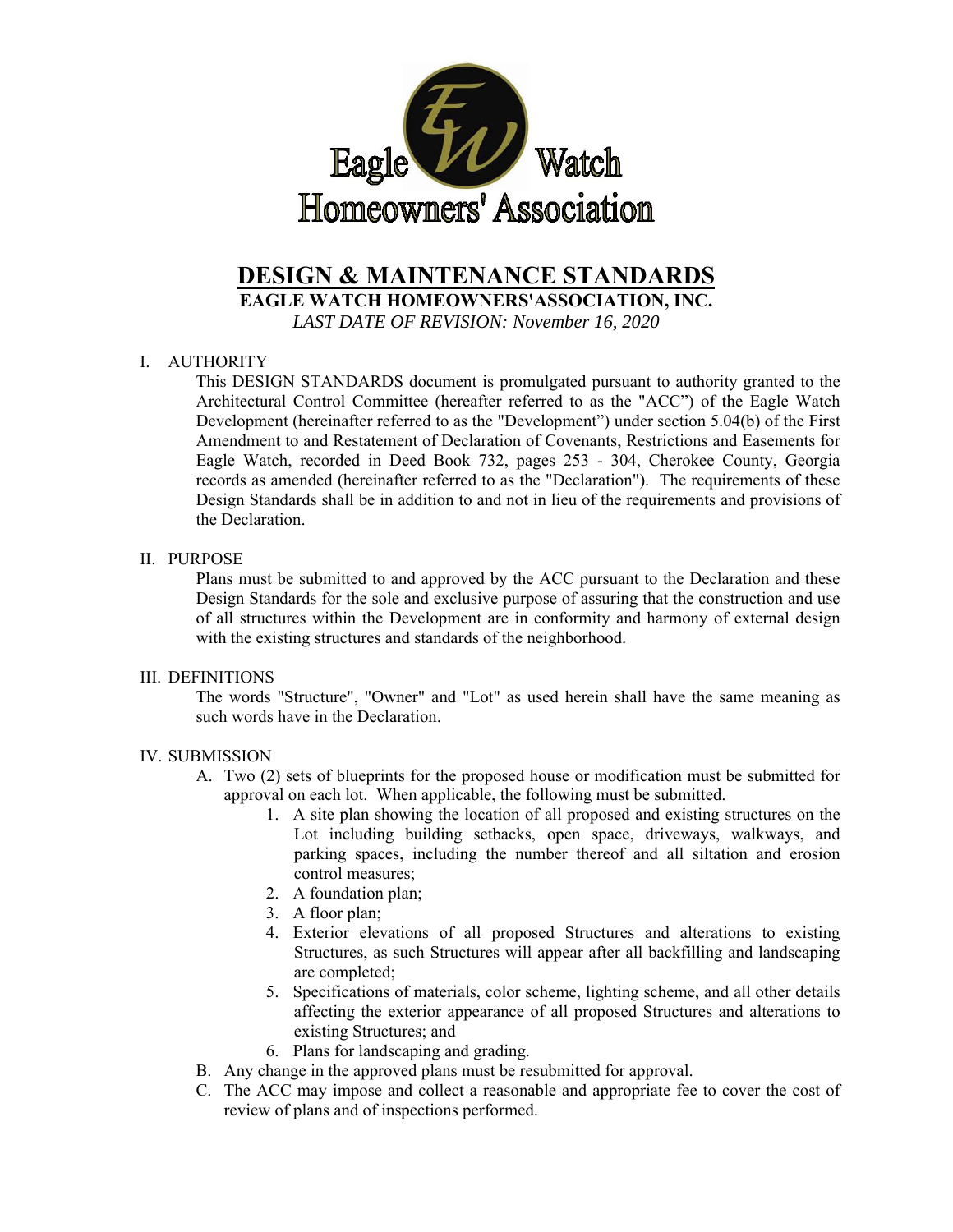#### V. CONSTRUCTION

- A. After approval by ACC of the plans for any Structure and prior to the commencement of any construction or grading on the Lot for which such plans were approved, the location of such Structure shall be clearly marked on as such lot. After such marking, the Owner or the Owner's contractors shall request in writing that a representative of the ACC inspect the proposed location of the Structure as marked on the Lot to determine whether such location is consistent with the guidelines for the location of buildings contained in Appendix "A" of these Design Standards. Within a reasonable time after receipt of such written request, the ACC shall: 1) inspect the proposed location of the Structure as marked on the Lot, and 2) notify the Owner in writing of its approval or disapproval of the proposed location of the Structure. In any case in which the ACC shall disapprove the location, or shall approve the same only as modified or upon specified conditions, such disapproval or qualified approval shall be accomplished by a statement of the grounds upon which such action is based. In any case the ACC shall, if requested, make reasonable efforts to assist and advise the applicant in order that an acceptable location may be marked and submitted for approval. In no event shall the Owner allow any grading or cutting of trees on the Lot prior to the approval of the proposed location by the ACC.
- B. During approved construction, all vehicles in any way connected with such construction shall enter the Lot or Lots under construction only by the driveway as approved in the plans and specifications by the ACC. In no event shall any driveways other than those approved by the ACC be constructed or used for temporary access to any Lot. All vehicles shall be parked at the Lot to avoid damage to trees, paving, curbs, gutters and any other improvements on the Lot. .
- C. All stumps and brush are to be removed from Lots prior to foundation construction, and no such stumps, brush or other debris shall be buried on such Lots. Construction debris shall be removed as often as necessary to keep the Lot and any Structure thereon attractive. Construction debris shall not be dumped in any area of the Development.
- D. Lots shall be graded in such a manner so as not to block any natural or manmade swales, ditches or drainage structures. Earth berms shall be installed on Lots by the Owner hereof when, in the opinion of the ACC, such Lots may erode due to topography. Whenever possible, Lots shall drain independently rather than to adjoining Lots.
- E. New home construction shall be completed, including approved landscape installation, within 180 days from the date of commencement on said lot. The date of commencement shall be defined as the first day in which land clearing on the lot is initiated. A time frame to complete exterior alterations to existing Structures shall be agreed upon by all parties prior to commencement.
- F. Any Owner or Occupant who submits an application to the ACC for approval of an exterior modification or improvement after such modification or improvement has already been constructed or installed in violation of the Declaration shall automatically be fined \$300.00 for each retroactive request. This fine is in addition to all other enforcement remedies available to the Association pursuant to the governing legal documents of Eagle Watch. Any modifications or improvements for which no request is submitted are subject to enforcement within the discretion of the Board.
- G. Upon approval of modifications by the ACC, each owner will receive a permit sign to be prominently displayed on the property while modifications are in progress listing the type of modification, the date of approval of the modification, the required completion date of the modification and the signature of the Association Manager or ACC Chairperson.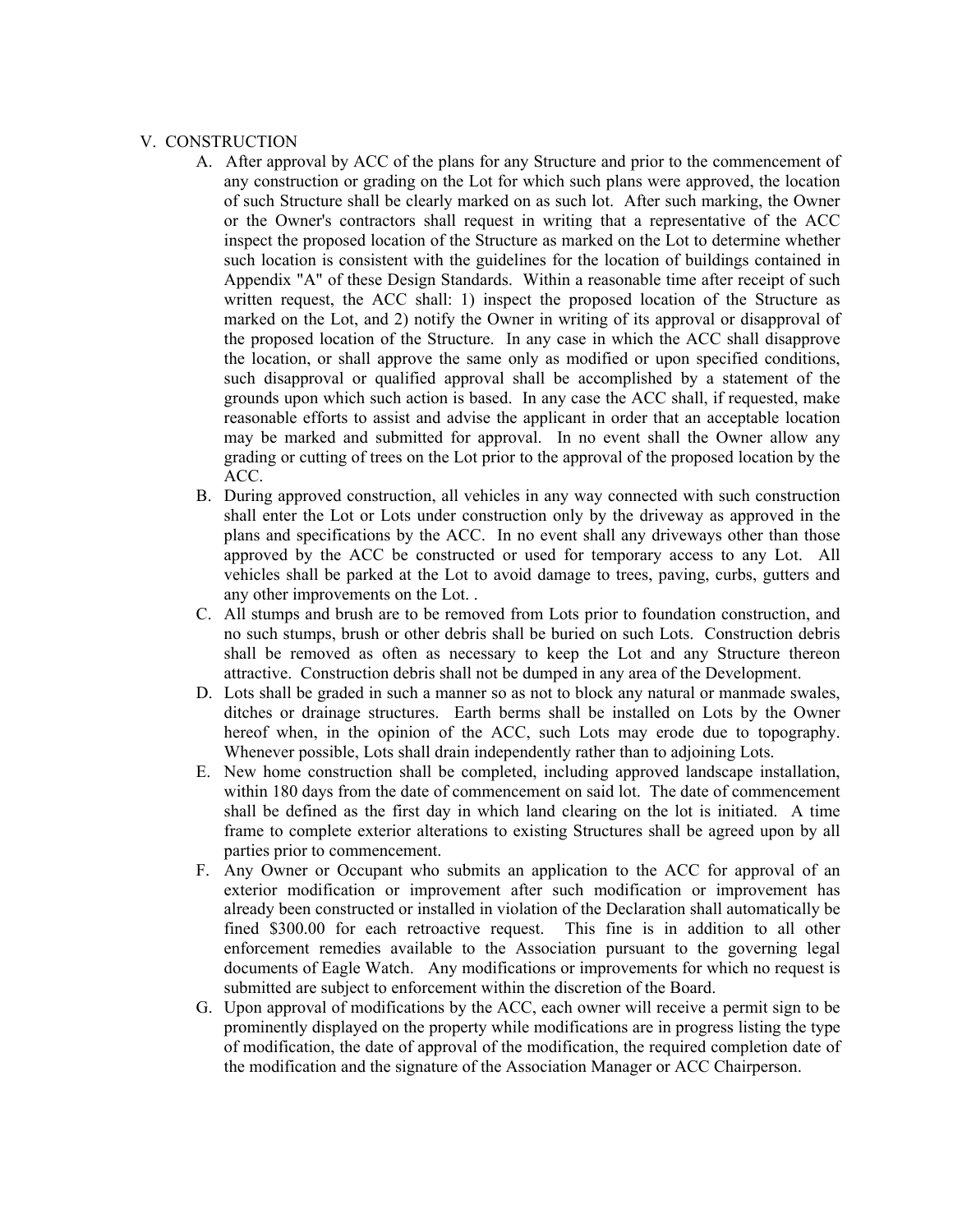#### VI. DESIGN AND MAINTENANCE

- A. Minimum House Size.
	- 1. No single family residential Structure shall be located on any Lot unless said Structure shall meet or exceed the minimum square feet (heated living area) requirement established by the county zoning ordinance.
	- 2. All lots are to be used exclusively for single-family use; however, business activity that is undetectable from outside the home is permissible in that it shall not constitute a nuisance.
- B. Setbacks. Building area setbacks shall be within the recommended building lines indicated on the recorded subdivision plats of the development, provided however, that less restrictive setbacks may be approved by the ACC if an exception is requested when plans are submitted to the ACC for approval. In no event shall the setbacks be less than those required by the Cherokee County Subdivision Ordinance.
- C. Houses on Slab. Unless otherwise approved by the ACC, all slab houses must be on "built-up" slab with a minimum of two steps, preferably three steps, up from the finished walkway to interior finished floor elevation.
- D. Foundations. Subject to the approval of the ACC, the concrete block or other concrete finishes of all foundations must be finished in either brick, stone, or stucco, as applicable to the material of each individual house.
- E. Chimney Stacks.
	- 1. Chimney stacks on fronts or sides of houses may not be cantilevered and hung in the air, but must sit on foundations veneered with brick or stone as applicable to the material of each individual house. Drive-under houses must have a built-out shed roof at the side of the house that can function as a chimney base.
	- 2. All chimney tops, whether brick, stucco, or siding chimneys must be topped with a metal shroud painted black.
- F. Garages.
	- 1. The orientation and location of garages should be determined in relation to topography, trees and building lines in conjunction with overall house approval. All houses must have attached garages and automatic closing devices for the garage door(s). Garage doors shall be coordinated with all structures on the lot, and materials and colors for such doors shall be specified on the plans submitted to the ACC for approval.
	- 2. No garage may be converted to any use other than as a garage (including, without limitation, a conversion to use as enclosed living area, screened or glass porch or patio) without the prior written consent of the ACC.
- G. Windows and Doors.
	- 1. Silver-finish aluminum doors (including sliding doors) and windows shall not be approved. A factory-painted or anodized finish aluminum may be used, the color of which shall be specified in the plans submitted to the ACC for approval, and shall be subject to the color guidelines contained in Appendix "A" of these Design Standards.
	- 2. All window treatments, including draperies, shades, blinds, etc., must be of neutral or white color on the side exposed to the exterior of the house.
	- 3. Paper or paper products, newspapers, plastic or plastic sheeting, colored laminate or similar items will not be permitted as acceptable window treatments.
- H. Exterior Colors and Materials. Exterior colors and materials on all speculation houses as well as contract houses shall be specified in the plans submitted to the ACC for approval. Such colors shall be subject to the Color and Material Guidelines contained in Appendix "A" of these Design Standards. Should a builder or homeowner wish to make changes in the scheduled color schemes or design their own colors, this may be done only by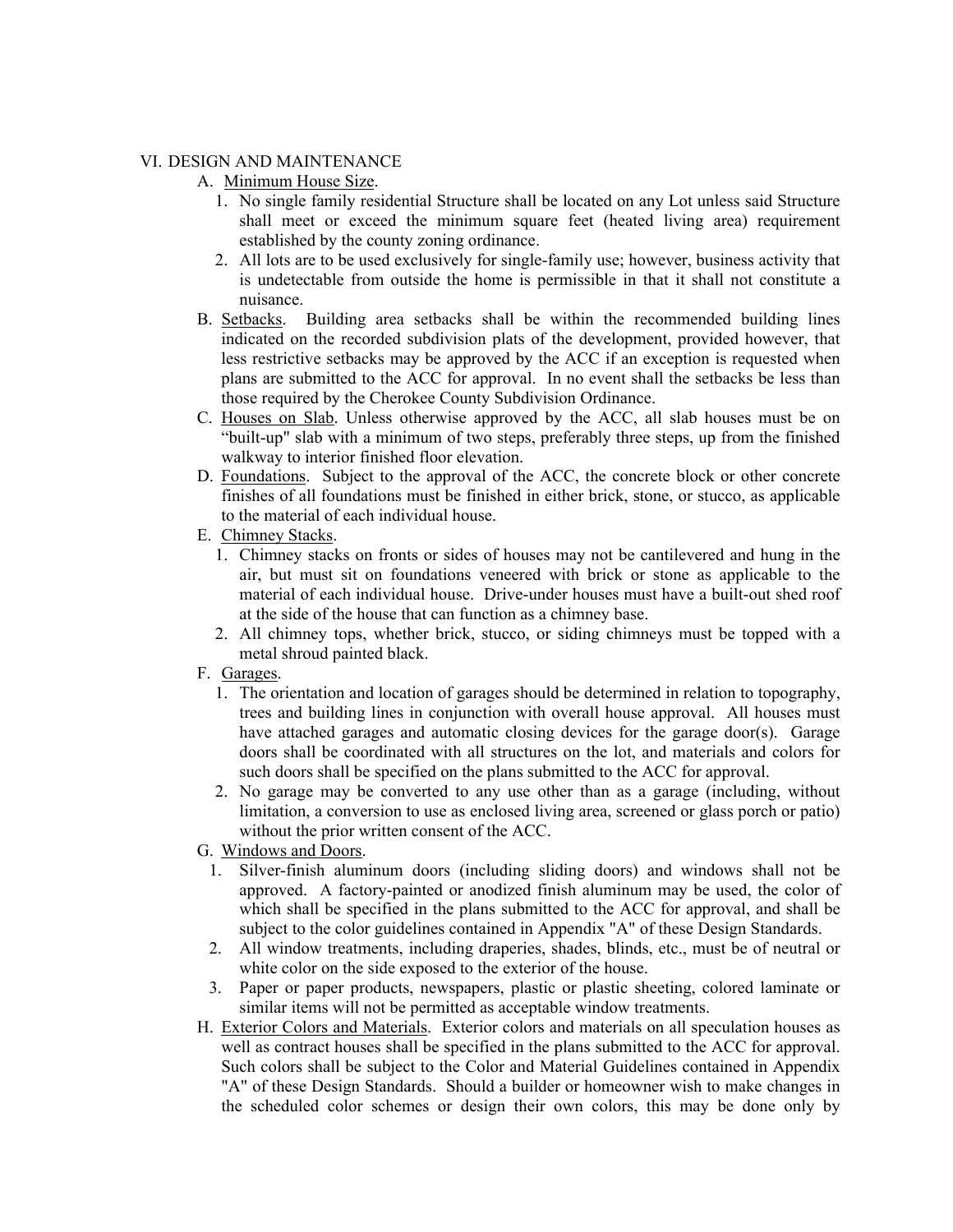consulting with the ACC in order to achieve a well-coordinated color scheme throughout the community.

- I. Roof.
	- 1. Roofing material and color shall be specified in the plans submitted to the ACC for approval, and shall be subject to the color and material guidelines contained in Appendix "A" of these Design Standards.
	- 2. No plumbing or heating vent shall penetrate roof surfaces that face the street or street adjacent to the residential structures.
	- 3. All roof stacks and flashing must be painted to blend with roof color.
- J. Driveways and Sidewalks.
	- 1. All vehicles must be parked within garages, driveways, or other paved parking areas. All houses must have a driveway. Driveways shall be constructed with concrete. However, other hard surface material may be considered by the ACC if an exception is requested when plans are submitted to the ACC for approval. Existing trees, topography and landscape planning should be taken into consideration and, where possible, driveways should curve.
	- 2. As part of the Eagle Watch homeowners responsibility under the covenants to keep their property properly maintained and in good order, driveways must be maintained and in good repair. The following is the Eagle Watch Homeowners' Association standard for when repair might be mandated.
		- i. Any separation in the concrete which creates two distinctive pieces of concrete in which an elevation difference in the two pieces of the driveway exceeds more than ½ inch.
		- ii. Any driveway with one or more cracks in which the distance between the two pieces of concrete separated by the crack is ¼ inch or more for a continuous length of three feet or more.
		- iii. Any driveway with multiple large cracks that are clearly visible from the street.
		- iv. All driveways must remain clean and free of stains, mold and color changing agents that, in the opinion of the Board/ACC affect the appearance of the driveway.
	- 3. Sidewalks shall be installed when the lot is bordered on either side by an existing walk, or when it is obvious that the lack of a sidewalk will eventually cause a break in the continuation of a walk.
- K. Landscaping.
	- 1. A written plan of the landscaping must be submitted to the ACC prior to installation of any materials; this plan should include a drawing to show location, variety and size of all plant materials, as well as location and description of all "hardscape" items such as fences, walls, rocks and so forth. Landscaping shall be completed in accordance with approved plans not later than thirty (30) days after: (1) final inspection by the Cherokee County building inspector, or (2) occupancy of residential structure, whichever is earlier.
	- 2. In the case of existing homes, proposed changes and additions in landscaping must be submitted in detail for ACC review. This includes the addition of all "hardscape" items such as fences, walls, rocks, and so forth. A time frame for completion shall be agreed upon between the ACC and the homeowner.
	- 3. Artificial flowers may not be planted in any area of the yard that is visible from the street.
	- 4. Rocks as Mulch/Ground Cover:
		- a. Rocks as mulch/ground cover can only be used from the base of the house and cannot extend more than ten uninterrupted feet (cannot be separated by sidewalks or paths) in any direction.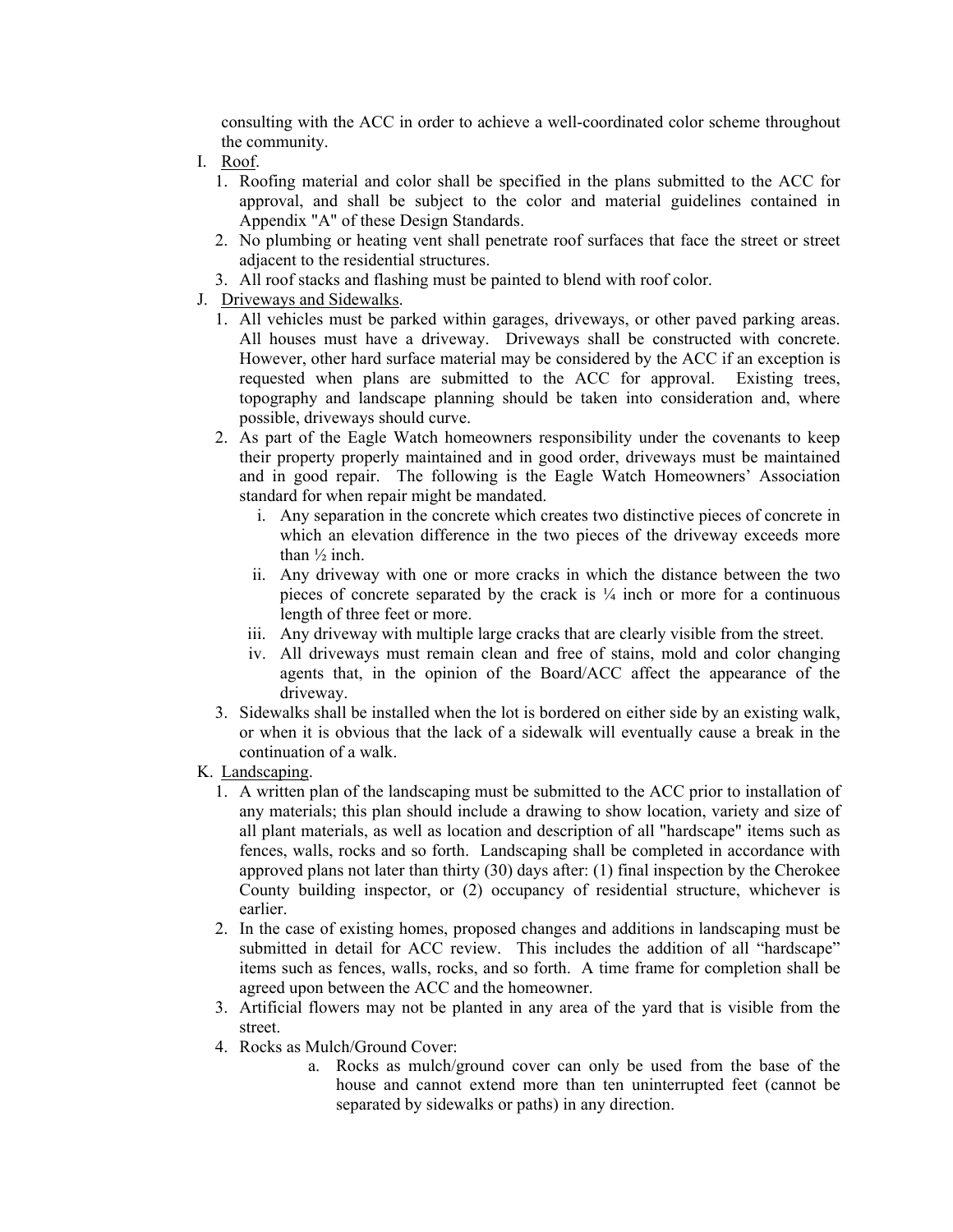- b. White rocks, artificial rocks, pea gravel, gray granite or surge stones, or polished stones of any type cannot be used.
- c. Rocks should be uniform in type/color and be not less than 1" or more than 3" in diameter.
- d. Homeowner must submit a detailed drawing or picture of the landscape plan and a sample of the rock to be used when submitting a modification request.
- 5. Except for seasonal decorative lights, all exterior lighting must be approved by the ACC before installation.
- 6. Three types of sod are appropriate for the Eagle Watch Community: Zoysia, Bermuda or Fescue. Any of these three types of sod may be installed for a lawn without prior ACC approval. All lawns must be maintained reasonably free of weeds and secondary grasses and each type of grass should be exclusive of any other type of grass when installed.
- 7. All landscape beds should be reasonably free of weeds and secondary grasses.
- 8. Black or dark green metal landscape borders are permitted provided the borders extend no more than two (2) inches above ground level. Plastic landscape borders are not permitted.
- L. Pools and Spa Equipment.
	- 1. Plans for proposed swimming pools, hot tubs, surrounding decks, fencing and screening must be submitted for approval before any clearing, grading or construction is commenced.
	- 2. There will not be any above ground pools approved.

#### M. Antennae.

- 1. No exterior television or radio antennae or satellite dish greater than one (1) meter in diameter or receiver of any sort shall be placed, allowed or maintained upon any portion of a Structure or Lot without prior written approval by the ACC. No antennae shall be installed or used for the purpose of transmitting electronic signals.
- 2. Satellite dishes one (1) meter or less in diameter may be installed without seeking ACC approval provided they are placed in a screened location so they are not visible from any roadway or neighboring property. Requests for exceptions to this requirement will be granted only if it can be demonstrated that such placement would impair reception.

#### N. Mailboxes.

- 1. All mailboxes must be a black standard U.S. Postal Office mailbox, size 1 1/2.
- 2. All mailboxes must be mounted on the standard post as approved by the ACC.
- O. Recreational Equipment.
	- 1. Basketball backboards are acceptable subject to ACC approval of the location and colors of both sides of said backboard.
	- 2. Recreational and playground equipment shall be placed or installed only on the rear of a lot. Before erecting any type of recreational equipment, prior written permission is needed from the ACC.
- P. Prefabricated Structures.
	- 1. Unattached structures including, but not limited to; gazebos, fences, pools, ponds, tree houses, decks, trampolines, and children's play structures must be located in the rear of the property and must have ACC approval. No shed or storage structures will be approved.
	- 2. Prefabricated or factory built structures (sheds) shall not be permitted within the Development, and such manufactured units shall not be employed as elements in the construction of residential structures affixed to real property within the Development except by express written consent of the ACC.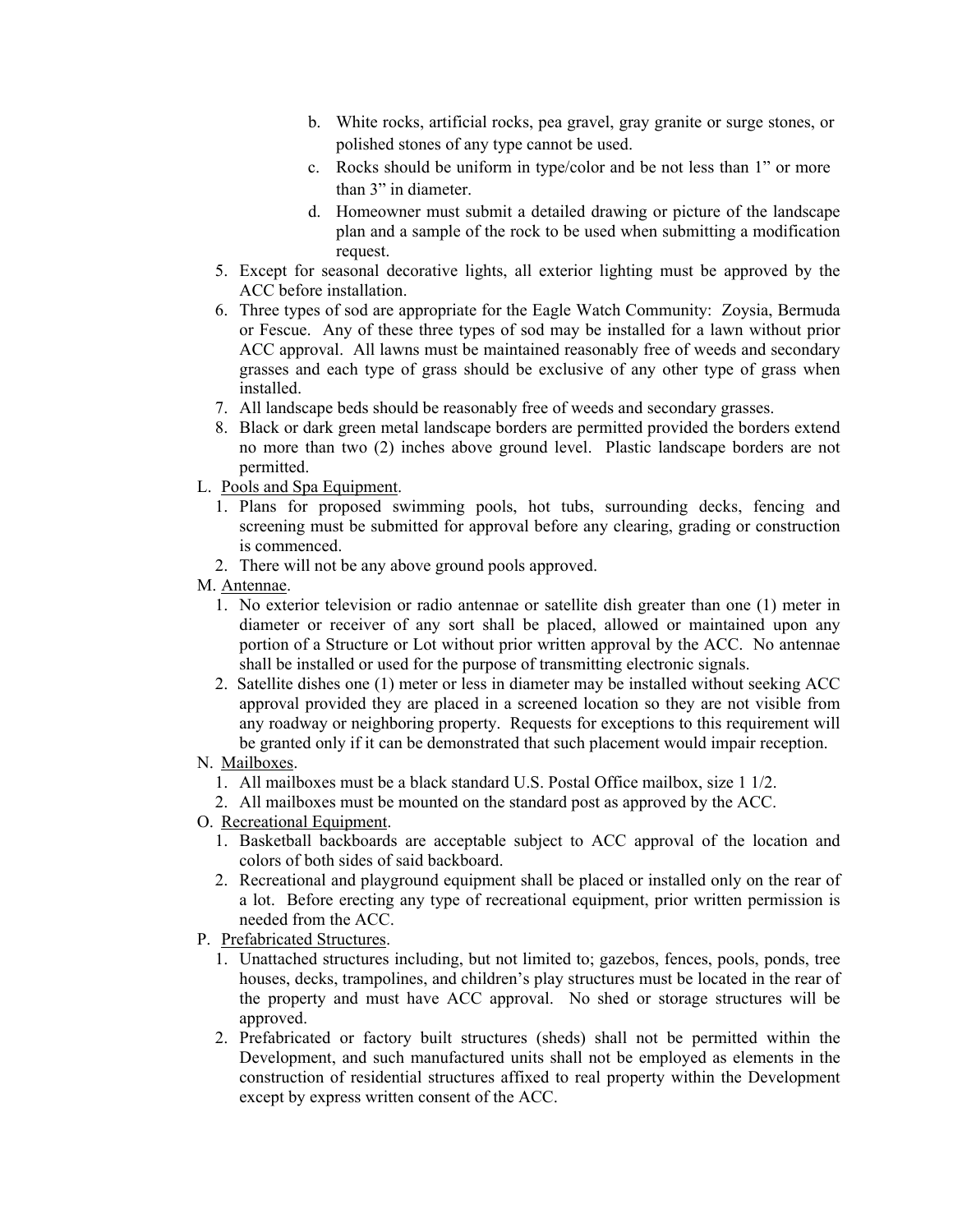## Q. Signs.

- 1. All signs are subject to section 6.08 of the Declaration.
- 2. Unless specifically enumerated in this Design Standard or in the Declaration, signs are not permitted.
- 3. One(1) temporary sign (i.e., garage, lawn sales, etc.) may be installed on the homeowner's lot no sooner than 24 hours in advance of a sale. Signs must be removed promptly after a sale has ended.
- 4. No sign may be placed on any common property of the Development without the prior approval of the ACC. All such approved signs must display the "EWHOA APPROVED" seal showing the date of ACC approval. Any sign placed on the common property without the approval and seal will be removed and disposed of.
- 5. One (1) "For Sale" sign may be placed in the front yard of a residence only. No "For Sale" sign may be placed in a rear yard. Directional signs for properties listed for sale may only be placed to advertise open houses, may only be installed 24 hours before an open house and must be immediately removed upon completion of the open house.
- 6. Residents' security system signs must be the Eagle Watch approved style and posted only on the mailbox post.
- 7. One sign endorsing a political candidate may be placed in the front yard of a residence. The candidate the sign represents must be standing for election to an office that represents the voting precinct for Eagle Watch. A sign may be no larger than 18" x 24" and must be professionally produced. No signs for political issues or banners, flags or other political advertisements are permitted. A candidate sign may be placed no sooner than 30 days prior to a designated election polling date and must be removed within 24 hours of the end of polling for said election. Any violation of this Design Standards will result in an immediate fine of \$100.00 with an additional fine of \$25.00 per day until the issue is corrected.
- 8. Contractor signs will only be permitted on your front yard once the ACC has approved your modification request. It can only be installed at the time work has commenced and must be removed at the completion of the project.
- R. Statuary. The location of exterior sculpture, fountains, birdbaths and similar items must be approved by the ACC before installation. Guidelines for consideration of statuary in the front and side yard are:
	- 1. One such item may be permitted where such item is appropriate to the approved scheme of landscaping used by the Homeowner.
	- 2. Groupings of such items are not permitted.
	- 3. The setting of such statuary shall be located as close as possible to the residence as an integral part of the landscape plantings (i.e. a part of shrubs, plants, etc.) and not as an isolated decorative fixture.
	- 4. The type, size, coloration, height and lighting shall be factors to be considered in determining the appropriateness of the item.
- S. Decorative Flags. Ornamental flags, school flags and official country or official state flags may be employed to compliment homes within the community. Other flags that, in the opinion of the ACC, are obtrusive shall not be installed. Flag poles to display the United States flag may be installed in the yard with ACC approval as part of a comprehensive landscape plan. Only United States flags may be displayed on a flag pole in the yard. The flag displayed on a flag pole in the yard may be no larger than 5' x 8 '. The flag pole in the yard may be no taller than 22'. All displays of U.S. flags should follow the codes set forth in Title IV of the United States Code. Only one flag is permitted.
- T. Exterior Maintenance.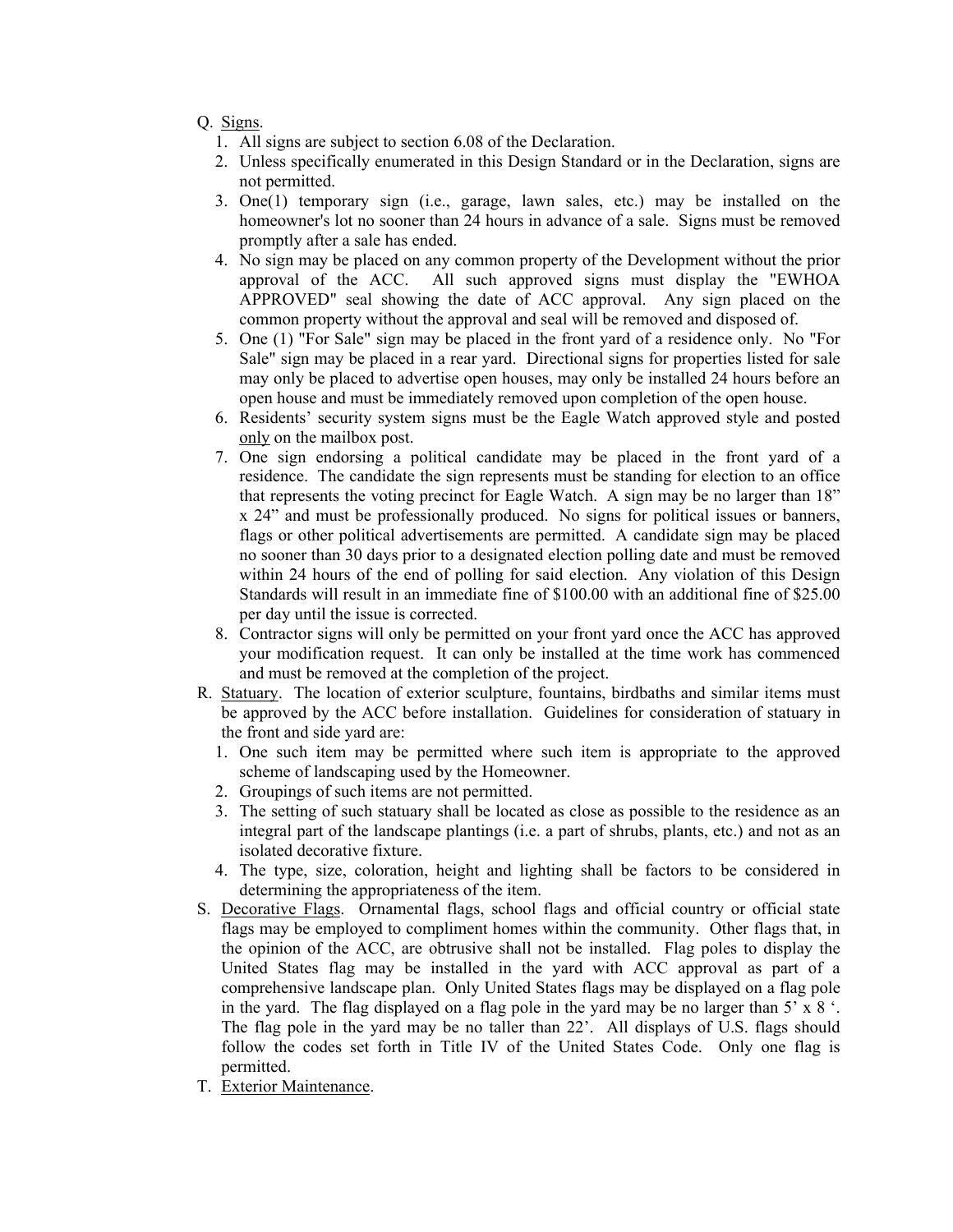- 1. Each Lot and home must be kept in good repair, which includes exterior painting and/or pressure washing as needed.
- 2. Yards are to be properly sodded, seeded, mowed, and watered. Trees, hedges, and bushes are to be trimmed and pruned on a regular basis.
- 3. All vacant lots shall be kept clean and free of debris.
- U. Trees. No live tree having a diameter of three inches or more (measured from a point two feet above ground level) shall be removed from any lot without the prior written approval of the ACC. Dead trees removed should be replaced.
- V. Possession and Placement of Park Benches: One (1) park bench may be permitted in the front or side yards of any residence within the confines of the Eagle Watch Subdivision subject to the following restrictions:
	- 1. Benches must be constructed of wooden slats with or without wrought iron end caps and must be stained, using acceptable wood colors, and varnished. Any other bench type is not allowed.
	- 2. Groupings of several benches will not be permitted. This design does not affect porch furniture.
	- 3. All placement of benches must be appropriate to the scheme of landscaping used by the homeowner; that is, benches should be a part of the landscape setting; surrounded by plant material or trees to form a park like setting.
	- 4. A homeowner who wishes to place a park bench in his or her front or side yards following the above guidelines does not need Architectural Control Committee (ACC) approval.
	- 5. Wrought iron benches may be allowed in the front or side yards, but must have advance approval by the ACC.
	- 6. Other types of benches, such as concrete benches or Adirondack furniture, will not be allowed in the front or side yards of a home.
	- 7. Benches must be maintained in good repair and appearance at all times. Benches that have weathered must be restained and revarnished. Any bench that shows signs of weathering and is not properly maintained will be ordered removed until the bench is properly stained and varnished.
- W. Vinyl Siding: Vinyl Lap Siding has been approved as an acceptable building material when constructing or reconstructing or renovating a home within the confines of the Eagle Watch Subdivision.
	- 1. Only Premium Grade material will be allowed and must have a minimum thickness of 0.042 inches.
	- 2. Vinyl siding color standards remain the same as those approved for exterior painting.
	- 3. All vinyl siding additions must be submitted to the Architectural Control Committee (ACC) for modification approval.
- X. Vehicles and Vehicle Storage.
	- 1. Any vehicle that is not registered, insured, capable of being driven at highway speeds and driven on a regular basis (a minimum of once a week) may not be kept in the driveway or yard of any home nor may it be parked on the street front of any home. Any such vehicle must be kept in a garage or at a Location outside of the Eagle Watch community.
	- 2. Vehicles may only be parked in paved parking areas.
	- 3. Any covered vehicle in a driveway may only be covered by a neutral colored cover specifically made for use with the type of vehicle. All vehicle covers must be kept in good condition free of holes, tears, variances in color, etc.
	- 4. Any towed vehicle, boat, recreational vehicle, motor home, mobile home, commercial vehicle, or like equipment may not be stored in the community, except in a garage, for periods longer than forty-eight (48) hours. Recreational vehicles (RV's) which are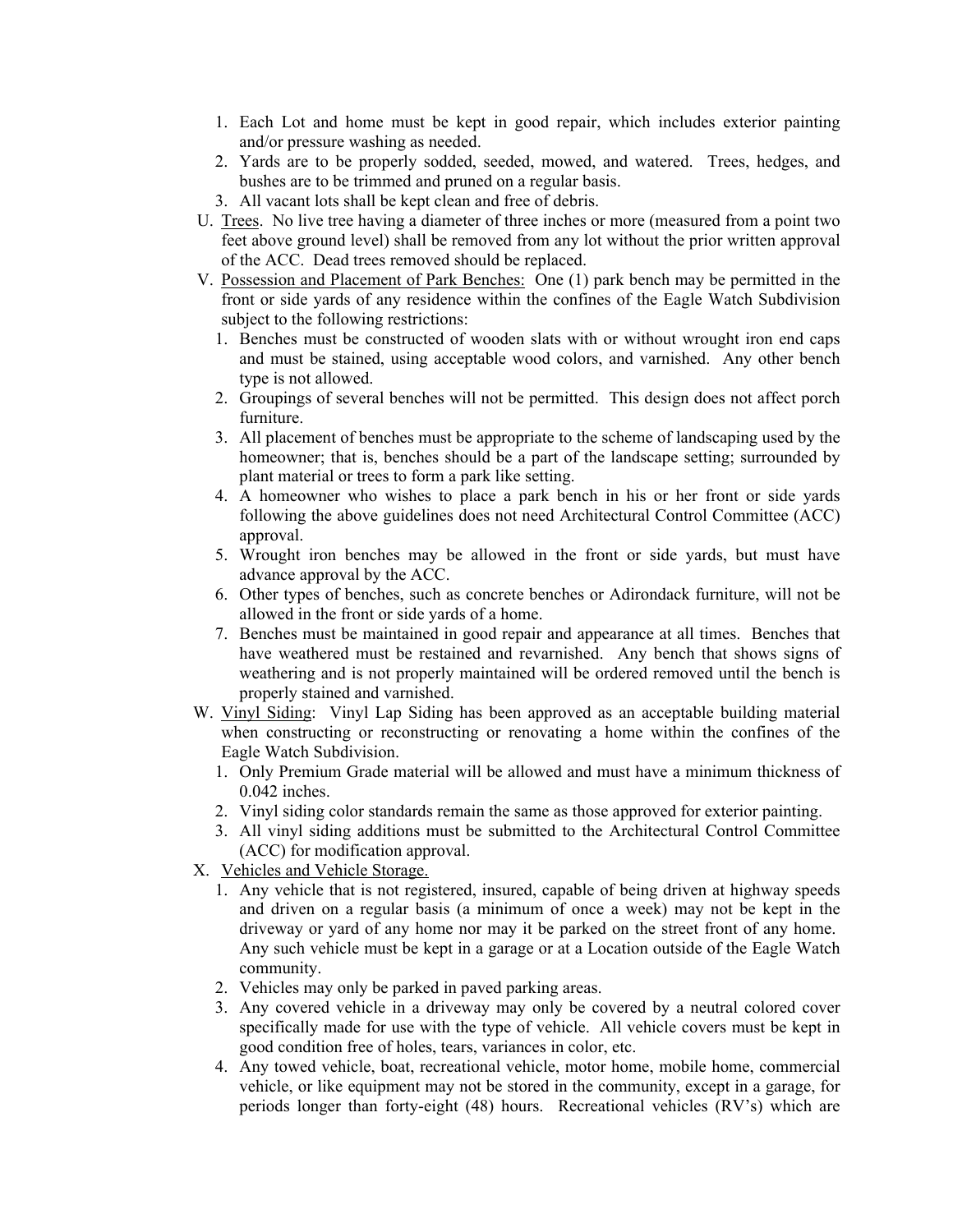owned by people visiting Eagle Watch residents may park their vehicle for longer than the forty-eight (48) hour period but not longer than ten (10) days once the owners have obtained a permit from the Eagle Watch Property Manager. Such permit must contain the name(s) of the RV owners including proof of identification, the registration number of the vehicle, the name(s) and address of the Eagle Watch residents being visited and the duration of the visit. Such permit must be posted conspicuously on the back of the RV. The RV may be parked in the driveway of the Eagle Watch resident or in the parking lot of the Eagle Watch amenity areas. No more than two permits per household per year may be issued. Commercial vehicles are defined as: a. any vehicle which has lettering or graphics designed to promote a business or commercial activity; b. any vehicle which has equipment on the vehicle used in a business or commercial activity.

- 5. All garage doors should be kept closed at all times except when entering or leaving the garage.
- Y. Clotheslines, Garbage Cans, Woodpiles, Etc.
	- 1. All clotheslines, woodpiles, equipment and other similar items are only to be kept in the rear yards and must be screened and concealed from your neighbors' view and street view. Clotheslines are not permitted.
	- 2. Garbage cans are to be kept inside the garage except on the evening before pick up or on the morning of pick up unless they are screened from view in an outside location. Any structure constructed to screen a garbage can must be approved by the Architectural Control Committee prior to construction.
	- 3. Dumpsters and roll-off waste containers will only be permitted for use during construction projects. Permission must be obtained from the Community Association Manager for a dumpster or roll-off waste container prior to delivery of the dumpster or roll-off waste container. No dumpster or roll-off waste container will be permitted for more than 10 consecutive days. No homeowner will be given permission for a dumpster or roll-off waste container more than twice per calendar year; exceptions will be granted on a case by case basis for plumbing/water damage, fire damage and storm damage.
- Z. Pets. Pets are not permitted at any amenities facilities, including the community parks.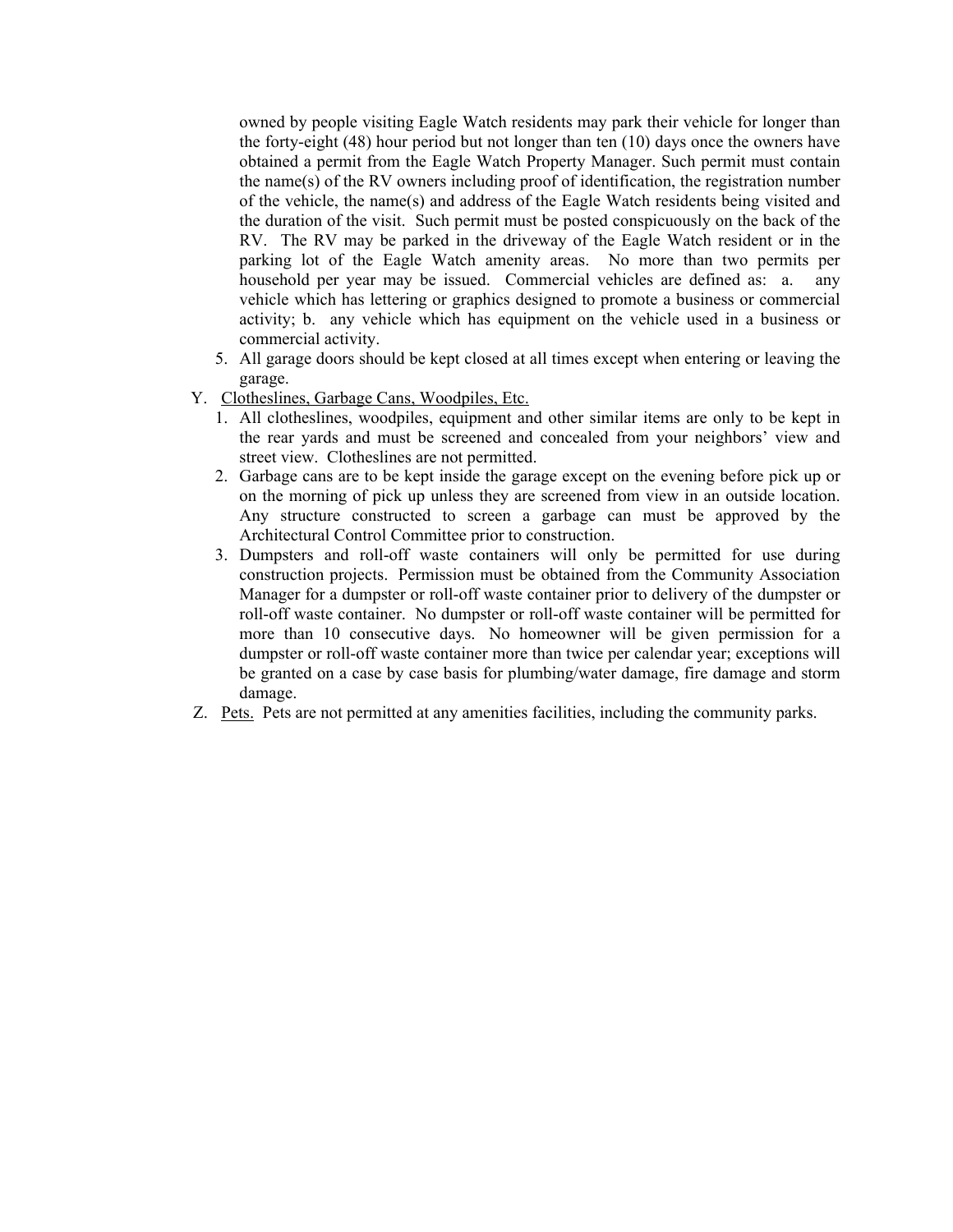# APPENDIX "A" TO DESIGN STANDARDS COLOR AND MATERIAL GUIDELINES

The exterior materials of all structures on all Lots shall be harmonious and complementary.

- A. MATERIALS Recommended materials include:
	- (1) Natural wood lap siding; hard board lap siding.
	- (2) Brick All brick shall be in subdued colors and samples must be submitted for approval. Old used brick will be accepted in special areas, as will be the painting of brick. No weeping or black mortar.
	- (3) Stone Stone shall be Tennessee Field Stone with gray mortar (no black mortar).
	- (4) Stucco Stucco is a specialized house finish. Stucco houses shall only be approved by special request and only after the ACC agrees that stucco fits the streetscape and overall community standards.

Visible stucco on foundation walls shall not exceed 36" in height. All foundations above must be covered and/or veneered in the primary material of the house exterior. All such foundation stucco is to be painted to match exterior of house.

- (5) Natural plywood siding with well detailed edges and joints.
- (6) Natural Cedar shakes or shingles.

## B. COLORS

- (1) The exterior colors of the walls and roof of a single-family residential structure shall be compatible and harmonious with the colors of nearby single-family residential structures. Highly reflective and bright colors shall be prohibited.
- (2) All primary colors, which are the large areas of painted walls, shall be subdued earth tone colors.
- (3) Secondary colors shall be compatible with the primary colors and be limited to architectural details such as fascia, frames, shutters, front door, etc.
- (4) The primary exterior color of adjacent residential structures shall not be the same.
- (5) All proposed exterior repainting plans must be submitted to the ACC for consideration and approval.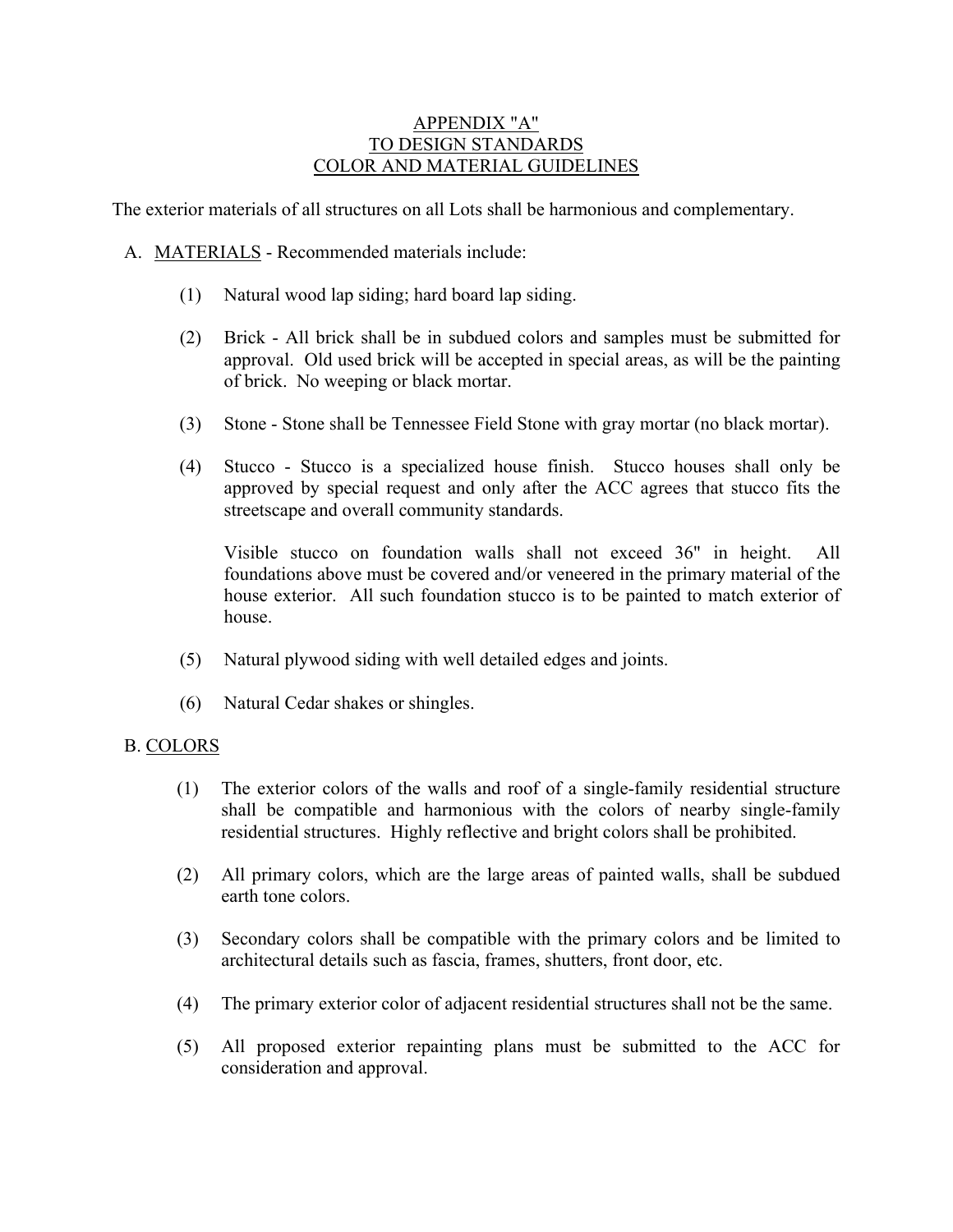## APPENDIX "B" TO DESIGN STANDARDS FENCING AND SCREENING GUIDELINES

Fencing will be permitted on lots provided that all fencing is approved by the Architectural Control Committee for materials, placement, colors, design, etc. prior to installation. All proposed fencing must meet the following minimum guidelines:

# A. ACCEPTABLE FENCE TYPES/MATERIALS/PLACEMENT

- (1) Two or three rail split-rail cedar wood fences (welded-wire backing for pets), natural in color
- (2) Three rail board fence commonly referred to as a farm fence, natural in color
- (3) Wrought iron or aluminum styled to appear like wrought iron
- (4) Fences shall be a maximum of 6 feet above grade in height
- (5) Fences shall not start before the back corners of any house unless approved by the ACC; screening may be required to inhibit view of the fence from the street
- (6) Fences shall complement the design, texture and color of all structures on the same Lot
- (7) Fences shall not attract attention as distinct architectural elements
- (8) Woven metal or chain link fences shall not be permitted
- (9) No fence which completely blocks vision shall be placed or constructed except where the need for privacy is evident and only upon approval by the ACC
- (10)A fence may be stained with the following stipulations:
	- a. Only fences that are not attached to neighboring fences may be stained. No fence may be stained that connects to any other neighboring fence.
	- b. Only semi-transparent stain may be used to stain a fence. Semi-solid or solid stains are not permitted.
	- c. All fence surfaces must be the same color.
	- d. Wood must be pressure treated pine or cedar. It is the responsibility of the property owner to ensure surfaces are properly prepared to accept stain in a uniform fashion.
	- e. Only two stain colors are approved for staining a fence in Eagle Watch:
		- 1. Sherwin Williams: SuperDeck Waterborne Semi-Transparent Stain Charwood, SW 3542
		- 2. Sherwin Williams: SuperDeck Waterborne Semi-Transparent Stain Hill Country, SW 3532

Screening may be used within the Development to define private spaces or to attract or divert attention to or from particular views.

## A. OBJECTS TO BE SCREENED - Screening is to be used in connection with the following:

- (1) free standing utility apparatus, such as transformers, and switching equipment;
- (2) exterior, ground-level machinery, such as air conditioning and heating equipment;
- (3) outside storage and service areas for equipment and supplies; and
- (4) refuse containers and related storage areas.
- B. METHODS OF SCREENING Subject to the approval of the ACC, the following methods of screening may be used.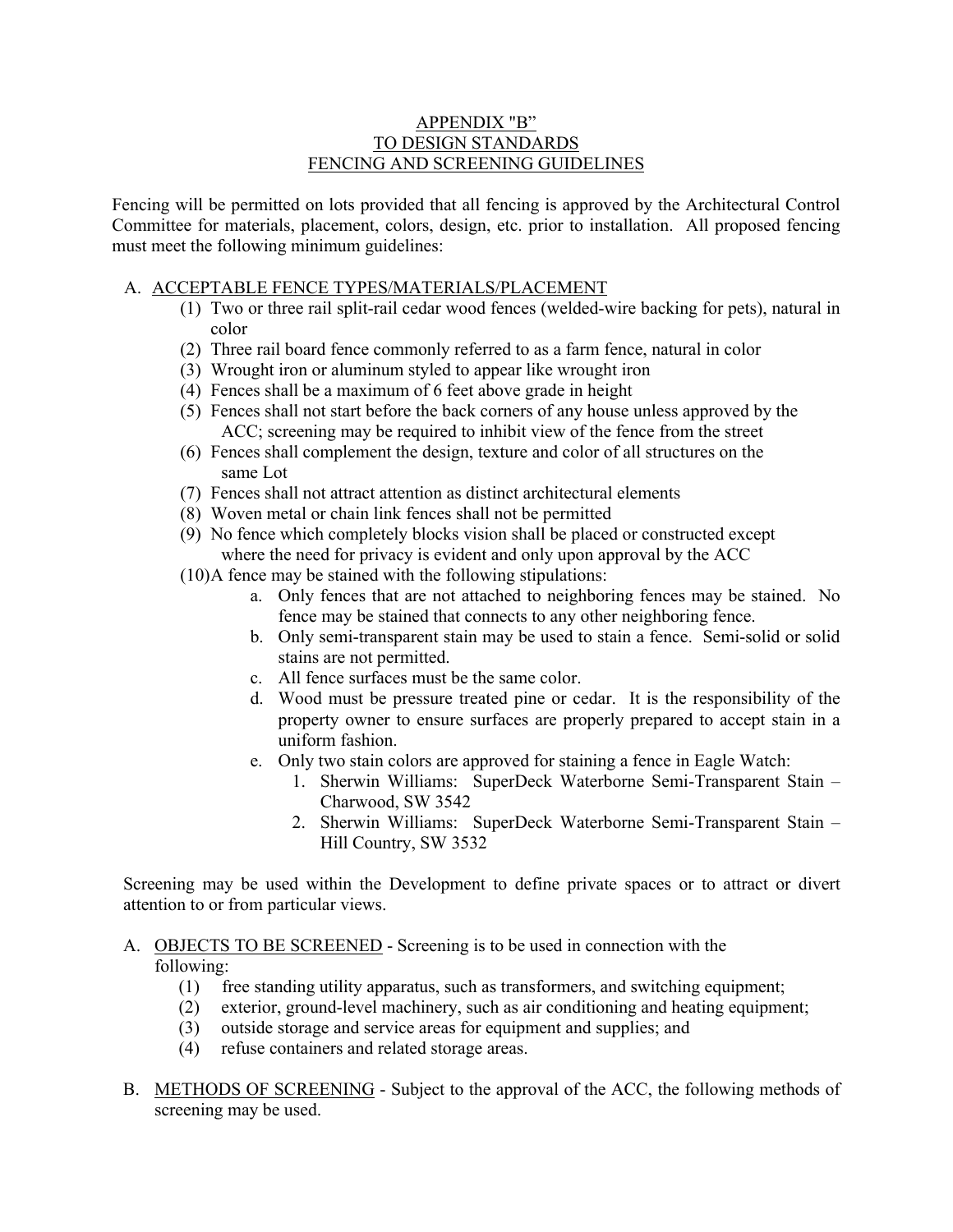- (1) Earth Banks and Berms banks and berms shall:
	- a. have a maximum slope of 2:1 and
	- b. be covered with an acceptable grass
- (2) Planting screens, hedges, specie and layout design to be approved by ACC.
- (3) Fences and walls Fences and walls shall:
	- a. complement the design, texture and color of all structures on the same Lot;
	- b. be a maximum of 6 feet above grade in height;
	- c. decrease in height and increase in transparency with increasing distance from a structure so as not to obstruct views;
	- d. include planting as an integral component; and
	- e. not attract attention as distinct architectural elements.
	- f. not completely block any Homeowner's vision.
	- g. not be woven metal or chain link.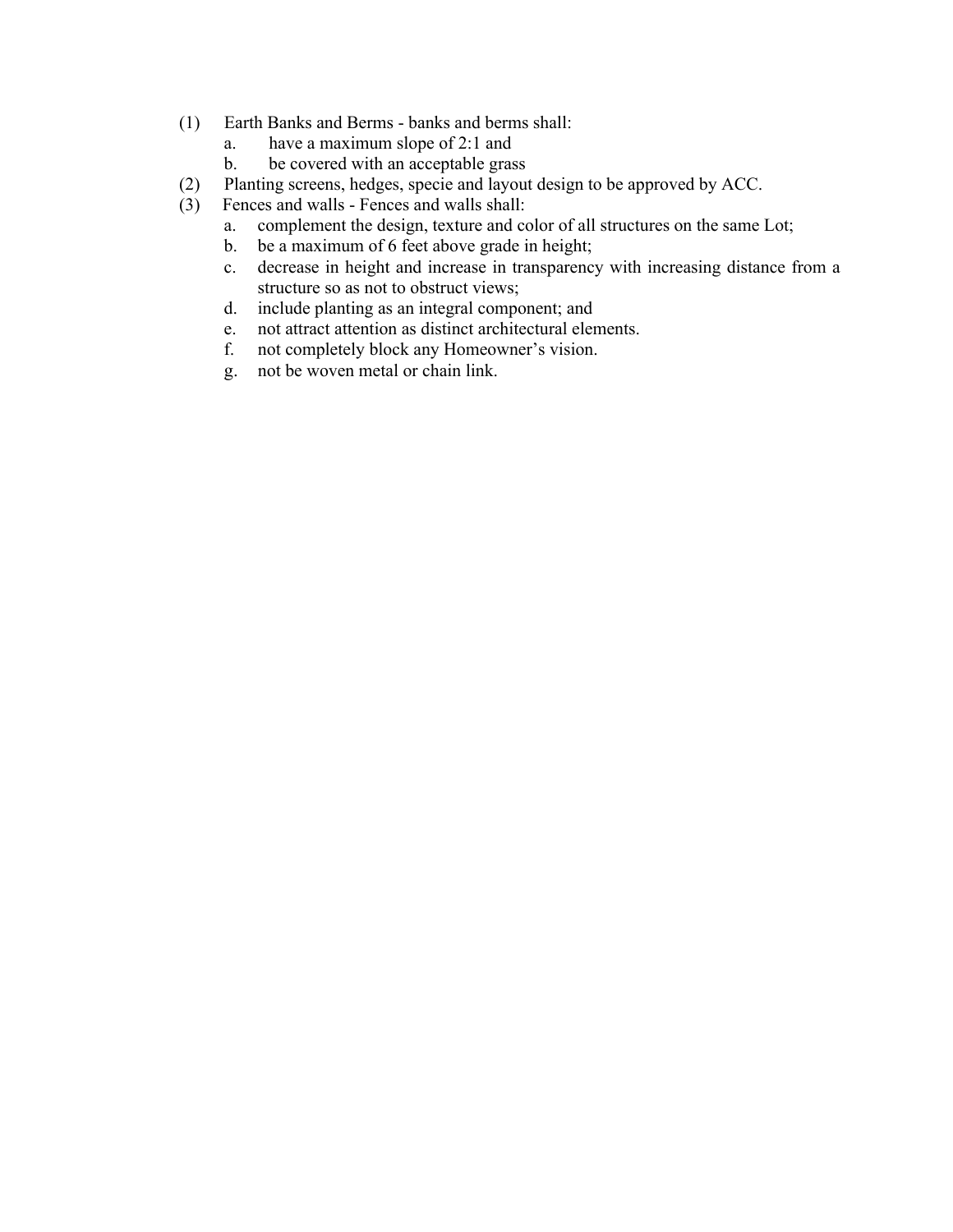# APPENDIX "C" TO DESIGN STANDARDS BRADFORD PEAR TREE REPLACEMENT

Many streets in Eagle Watch have Bradford Pears as the "STREET TREE". These "STREET TREES" must be replaced if removed for any reason. Bradford Pear trees are very susceptible to damage and must be damaged before they can be removed. The Homeowner must obtain advance ACC approval for Bradford Pear tree removal and replacement. The ACC determines if the extent of damage warrants removal and determines appropriate replacement.

The Homeowner must also replace any Bradford Pear, which has fallen or has been destroyed, by weather or any other act, and obtain ACC approval of the replacement variety.

## PROCESS:

- 1. The Homeowner determines that a Bradford Pear tree, on their property, needs removal.
- 2. The Homeowner submits a Modification Request to the Eagle Watch Property Manager.
- 3. The Architectural Control Committee (ACC) reviews the Request and inspects the home site and the tree.
- 4. If the ACC approves the removal, the ACC will identify the replacement tree as Large or Small and will recommend the specific variety.
- 5. The homeowner will remove the tree and the stump and notify the Property Manager of the specific variety to be planted within 30 days.
- 6. The homeowner will have the option of planting the ACC recommended variety, or any of the named varieties within the specified "Size".

In rare cases the ACC may waive replacement based on review of the home site.

The ACC recommends that trees be planted from October  $1<sup>st</sup>$  through May  $30<sup>th</sup>$  to maximize survivability.